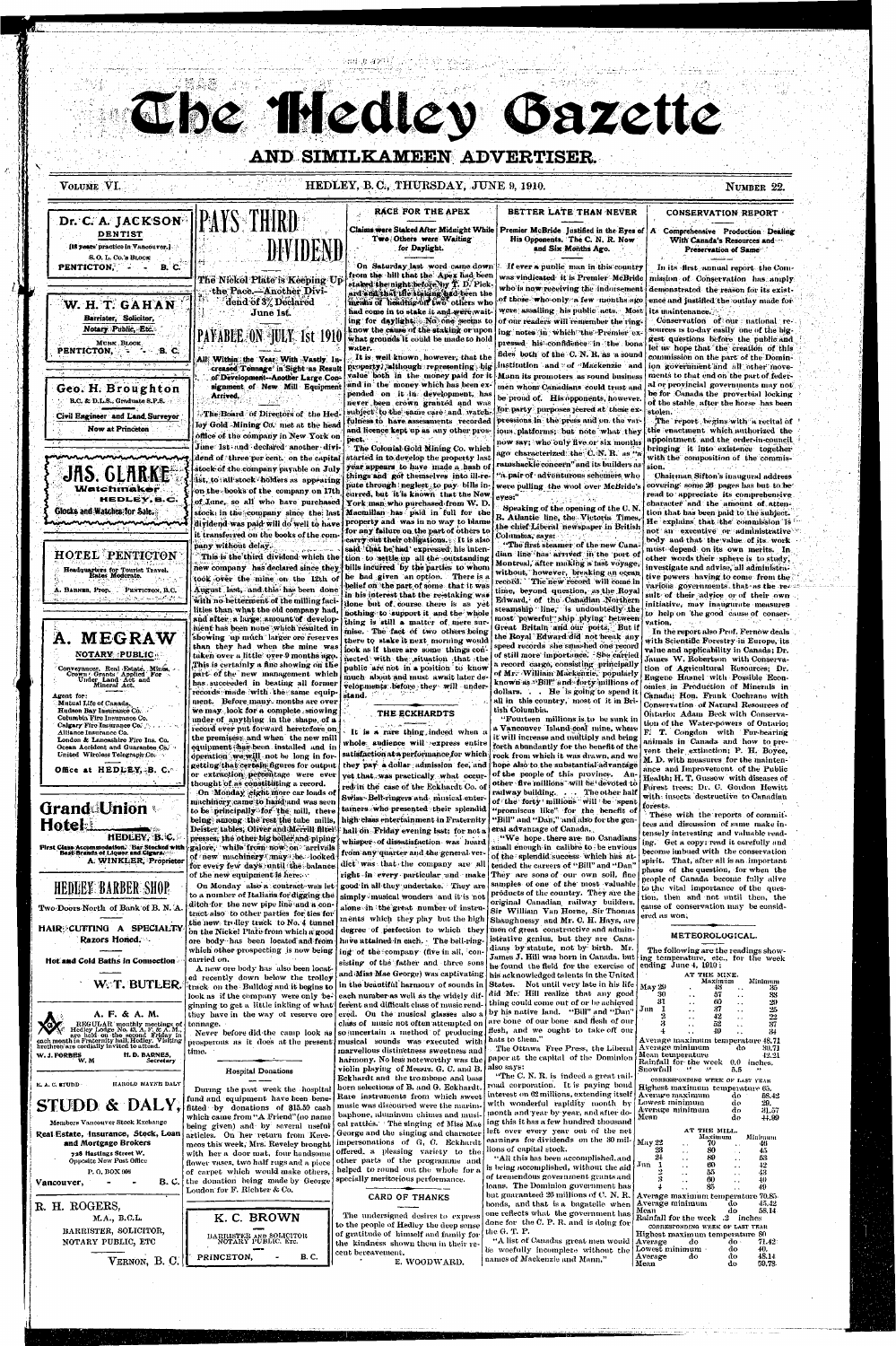#### "THE HEDLEY GAZETTE, JUNE 9, 1910. NOTICE WARE THE BANK OF 1836 THE 1010 **Bissiev Coxett** E 34 SIMILISAMEEN LAND DISTRICT. 9 and NEW DISTRICT OF YALE. Similkanteen Advertiser. ed on Thursdays, by the HEDLEY GAZETTE<br>PRINTING AND PUBLISHING COMPANY,<br>LIMITED, at Hedley, B.C. TAKE motice than John P. McCaddy of Fairs, view, occupation. Farmer, intends to exply for permission to lease the following description (and ZEALAND Subscriptions in Advance Commensing at a post-planted at the south cast corner of Lot 669, Group 1, Osoyoos, thence<br>south 10 chains: thence west 80 chains thence<br>juorth 10 chains: thence west 80 chains thence<br>juorth 10 cannoncement, and containin 4 Years in Busines. **Capital and Reserve Over So** TEL HO " (United States).................... 2.50 is our business. Your ac-**Taking Care** count is welcome whether **Advertising Rates** of Money it is large or small. A Sav-Measurement, 12 lines to the inch. JOHN JACKSON, Propriet.or Land Notices—Certificates of miprovement, etc.<br>\$7.00 for 60-day uotices, and \$5.00 for 30-day | March 16th, 1910<br>notices. JOHN P. MeCUDDY ings Account can be opened with \$1.00 and added to at  $12 - 10$ your convenience. Advertisements will be changed once every<br>month if advertiser desires, without any extra<br>charge. For changes oftener than once a month<br>the price of composition will be charged at Everything New and First-Glass **NOTICE** You will be surprised to see how the balance mounts Bar supplied with the Choicest up when Interest is compounded. Liquors and Cigars, and Special regular rates. Certificate of Improvements. Changes for contract advertisements should<br>be in the office by noon on Tuesday to secure<br>attention for that week's issue. Attention paid to the Table. Hedley Branch, H. A. Hincks, Acting Manager (ZAR FRACTIONAL Mineral Claim, situate A. MEGRAW, Managing Editor. In the Osayoos Mining, Division of Yale District.<br>The Osayoos Mining, Division of Yale District. Try Trick. Where iocated camp ricing<br> $T_A \times C$ , Sixter Merit I, Airsley Megraw, F.<br>C. Biolis, agent for F. H. Fronch, F. M.<br>C. Biolis, and George Cahill, F. M. C. Bioltz,<br>intend, sixty days, from the heroel, to apply<br>language o **Riccourt** Victoria New Moon Full Moon What Makes the Most Bread and the And further take notice that action, under<br>ection 37, must be commenced before the is-<br>mance of such Certificate of Improvements. Best Bread First. quar. Last quart ross Dated this twenty-seventh day of April A.D.<br>1910. PURITY FLOUR -1910 1910 AINSLEY MEGRAW  $-$  SOLD BY  $$ agent for F. H. French and Geo. Cahill Sun: Mon. Tues. Wed. Thu. Fri. Sat CEYLON TEA. J. A. SCHUBERT Pure and Invigorating. **NOTICE**  $\mathcal{A} \rightarrow 2^+$  $-3 - 1$  $\pm$   $\pm$   $\pm$ SIMILKAMEEN LAND DISTRICT Purity Rolled Oats  $[10111]$ **SC**  $\mathbf{9}$ PALAGE DISTRICT OF YALE **Purity Whole Wheat Flour**  $16^{\circ}$  $12 - 13$  $15$  $17 - 18$ TAKE NOTICE, that I, Kenneth Carleton<br>I. Boyd Frith, of Greenwood, B.C., occupa-<br>tion, Postmaster, intend to apply for permis-<br>sion to purchase the following described land: Liveru, Feed & Sale Stables **Purity Graham Flour**  $24 - 25$  $23\,$ -20 21  $22\,$ **Purity Yellow Cornmeal**  $-$  HEDLEY R. C.  $-$ 26 27 28 29 30 commenting at a post-post plate in the contract of the solid function can be considered as contract of the solid week along Indian reserve. Lot No. 4, there there were along Indian reserve. Io, 1, 2, 2, chains: thence cou **4 A good stock of Horses and Rigs on** Hand,' 4 Orders for Teaming **Purity While Cornmeal** Purity Standard Oatmeal. promptly attended to. to noint of commencement containing \$1 act WATER AND LIGHT **Best Results on Baking Days** more or less, Orate of Dominion Express Company. KENNETH CARLETON BOYD FRITH from Using All of These. Dated 21st of May, 1910 Now that the season's programme  $\cdot$ W $[0]0$ D $\cdot$  FOR  $\cdot$ SALE! to be carried out by the Hedley Gold **NOTICE** Phone 14.2 HNIS BROS. Proprietors. Mining Co. in the way of improving J. A. SCHUBERT, HEDLEY. N'OTICE is hereby given that, thirty days<br>A' after date I. George Wellwood, of Green<br>wood, B. C. intends to apply to the superintendent of provincial police, F. S. Hussey, of<br>Victoria, for a retail liquor licence for the<br>H and extending their works is plainly indicated it is up to our townspaople A. J. KING & to do something for themselves by way of taking advantage of those im-GEORGE WELLWOOD The Butchers, Hedley provements. Two of these things Westbridge, May 23rd, 1909 which should be looked after are fire protection and street lighting. Five We do not belong to the ALWAYS GOOD AND FRESH years ago when townspeople seemed Beef Trust nor are we THE MEAT YOU GET FROM Monarci To be more alive to their own interests wholly opposed to Vegethan they have ever been since an ef-**EDMONDS, THE BUTCHER** fort was made to have proprty-holdtarianism, consequently, erseget together and take steps to prowe keep on hand care fire hose. There being no muni-Prime Beef, Pork, Mutton, and Choice Meats cipal organization the only plan in Poultry. view seemed to be to pass around the of all kinds and the nechat and endeavor to raise some funds essary. Vegetables to go. Also Vegetables and Other Accessories in that way but hearty co-operation. with them. could not be secured and the matter